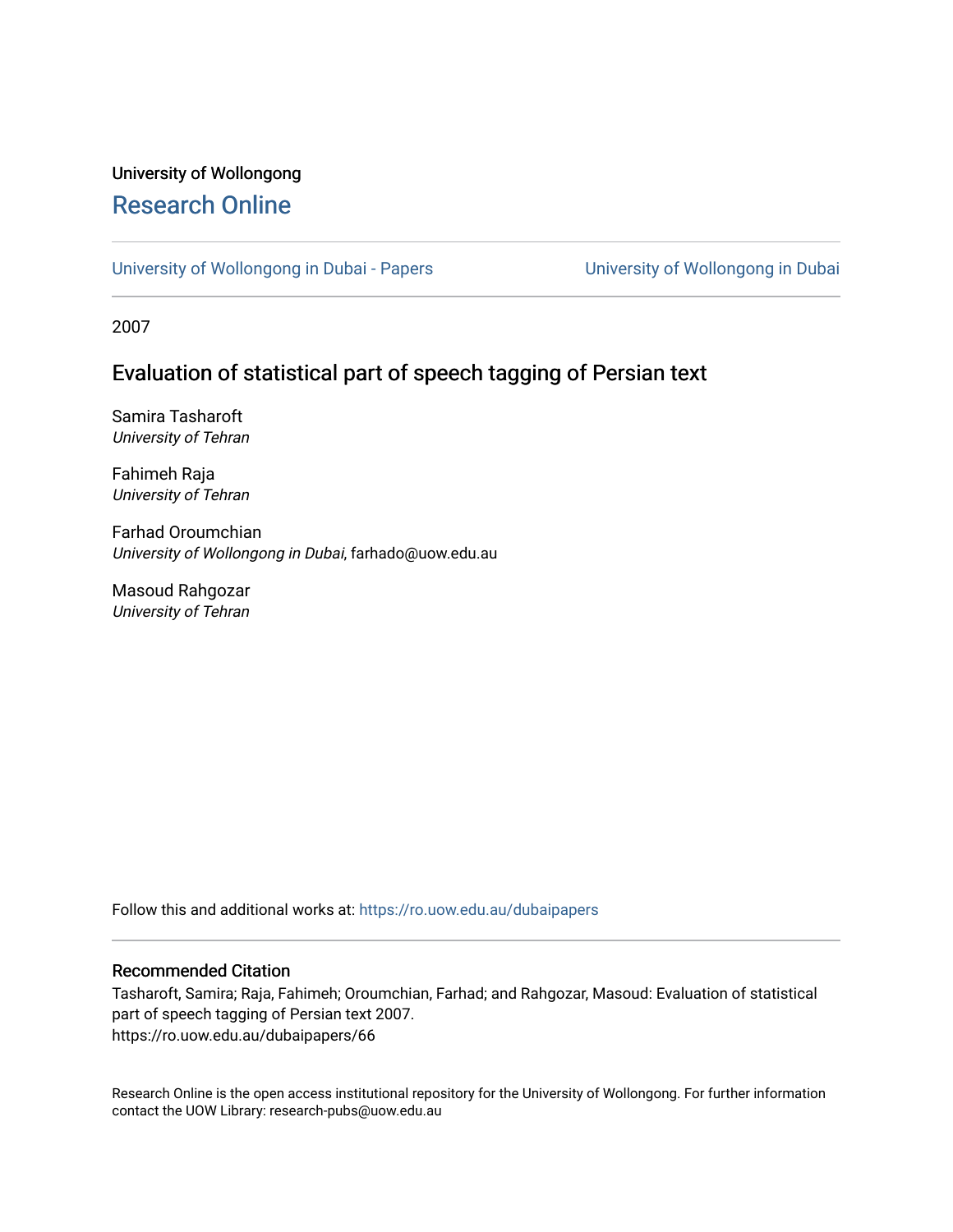# **EVALUATION OF STATISTICAL PART OF SPEECH TAGGING OF PERSIAN TEXT**

Samira Tasharofi<sup>a</sup>, Fahimeh Raja<sup>a</sup>, Farhad Oroumchian<sup>a,b</sup>, and Masoud Rahgozar<sup>a</sup> <sup>a</sup> Electrical and Computer Engineering Department, University of Tehran {s.tasharofi,f.raja}@ece.ut.ac.ir, Oroumchian@acm.org, and Rahgozar@ut.ac.ir b University of Wollongong in Dubai FarhadO@uow.edu.au

### **ABSTRACT**

*Part of Speech (POS) tagging is an essential part of text processing applications. A POS tagger assigns a tag to each word of its input text specifying its grammatical properties. One of the popular POS taggers is TnT tagger which was shown to have high accuracy in English and some other languages. It is always interesting to see how a method in one language performs on another language because it would give us insight into the difference and similarities of the languages. In case of statistical methods such as TnT, this will have an added practical advantages also. This paper presents creation of a POS tagged corpus and evaluation of TnT tagger on Persian text. The results of experiments on Persian text show that TnT provides overall tagging accuracy of 96.64%, specifically, 97.01% on known words and 77.77% on unknown words.* 

# **1. INTRODUCTION**

Part-of-speech tagging selects the most likely sequence of syntactic categories for the words in a sentence. It determines grammatical characteristics of the words, such as part of speech, grammatical number, gender, person, etc. This task is not trivial since many words are ambiguous: for example, English word "fly" can be a noun (e.g. a fly is a small insect) or a verb (e.g. the birds will fly north in summer). Such phenomenon is known practically in most of the languages.

In recent years, there has been a growing interest in datadriven machine-learning disambiguation methods, which can be used in many situations such as tagging. Among the most promising disambiguation methods are those based on learning decision list [7] which is an ordered list of conjunctive rules. The decision list induction problem is to identify from a training set of examples the decision list that will most accurately classify future examples. Although there are many models and implementations available for the task of tagging, most of them are designed for and tested on English texts; less work has

been done on tagging and tagger evaluation for languages like Persian that have quite different properties and script. There are many different models for tagging which differ on their internal model or the amount of training or intervention of information they need. In this paper we present the evaluation of a statistical part of speech tagger known as TnT tagger[1] on Persian texts. TnT tagger is proposed by Thorsten Brants and in literature its efficiency is reported to be as one of the best and fastest on diverse languages such as German [1], English [1, 2], Slovene [4], and Spanish [5].

The main problem in training statistical taggers is creating an annotated or tagged corpus. We used BijanKhan's tagged corpus [3] for training and testing. However this corpus is built for other purposes and has very fine grained tags which are not suitable for POS tagging experiments. Therefore, we had to make some changes on the corpus as described below in order to be able to use it in our work.

In the rest of this paper, first the TnT tagger is introduced in Section 2. Section 3 describes the test corpus. Section 4 presents the evaluation process involving the corpus file format conversion, obtaining training and test sets from the corpus and tagging of the files. Section 5 depicts the analysis of the results and finally, Section 6 presents conclusion and future works.

## **2. THE TNT TAGGER**

Brants's TnT (Trigrams'n'Tags) tagger [1] is a statistical part of speech tagger, trainable on different languages and virtually any tag set. The component for parameter generation is trained on a tagged corpus. The system incorporates several methods of smoothing and of handling unknown words. TnT is not optimized for a particular language; instead, it is optimized for training on a large variety of corpora. The tagger is an implementation of the Viterbi algorithm for second orders Markov models. The main paradigm used for smoothing is linear interpolation; the respective weights are determined by deleted interpolation.

Unknown words are handled by a suffix trie and successive abstraction. Average part-of-speech tagging accuracy reported for various languages is between 96% and 97%, which is at least as good as the state of the art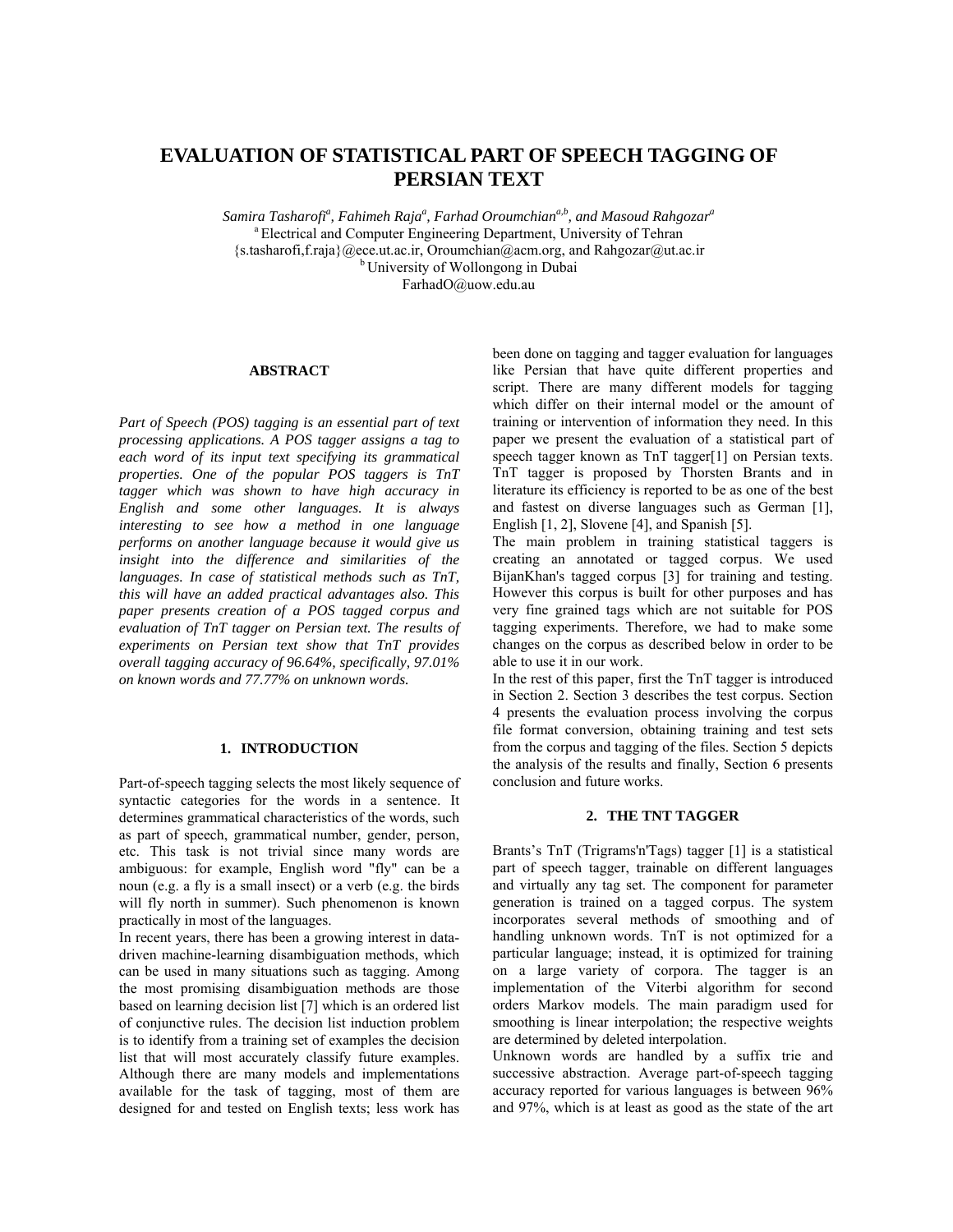results found in the literature. The accuracy for known tokens is significantly higher than for unknown tokens. For German newspaper data, when the words seen before (the words in its lexicon) the results are 11% points better than for the words not seen before (97.7% vs. 86.6%). It should be mentioned that the accuracy for known tokens is high even with very small amounts of training data [1].

#### **3. THE CORPUS**

The corpus which was used in this work is a part of the BijanKhan's tagged corpus [3], which is maintained at the Linguistics laboratory of the University of Tehran.

The corpus is gathered from daily news and common texts. It was tagged with a rich set of tags consisting of 550 different tags. The tags are organized in a tree structure. This vast amount of tags are used to achieve a fine grained part-of-speech tagging, i.e. a tagging that discriminates the subcategories in a general category. Considering this large size of tags makes any machine learning process impracticable. So we decided to reduce the number of tags as described in the following.

#### **3.1. Selecting the Suitable Tags**

Most of the tools for part-of-speech tagging do not work with a large set of tags. In order to make the tagging process more feasible, we decided to reduce the size of our tag set. The process of tag selection included a statistical analysis on the corpus [6] (e.g. the number of times that each tag appeared in the corpus) and only the tags that appear enough number of times were kept.

BijanKhan's corpus uses a good representation for tags; each tag in the tag set follows a hierarchical structure. Each tag name includes the names of its parent tags. Each name starts with the name of the most general tag and follows by names of the subcategories until it reaches to the name of the leaf tag. For example, the tag "N\_PL\_LOC" contains three levels; "N" at the beginning stands for noun; the second part, "PL" shows the plurality of the tag, and the last part, "LOC", illustrates that the tag is about locations. For another example, the tag "N\_PL\_DAY" demonstrates a noun that is plural and describes a date.

The tag set reduction was done according to the following four steps:

- 1. In the first step, we reduced the depth of the hierarchy as follows. We considered all the tags with three or more levels in hierarchy and changed them to twolevel ones. Hence, both of the above examples will reduce to a two-level tag, namely "N\_PL". The new tag shows that they are plural nouns. After rewriting all the tags in the corpus in this manner, the corpus contained only 81 different tags.
- 2. Among the 81 remaining tags in the corpus, there were a number of tags that described numerical entities. After close examination of these tags, it was realized that many of them are not correct and are product of the mistakes in the tagging process. In order to prevent

decreasing the accuracy of our part-of-speech tagger, all these tags were renamed to "DEFAULT" tag. So, the number of tags in the tag set reduced to 72 tags in this step.

- 3. In the third step, some of the two-level tags were also reduced to one-level tags. Those were tags that appeared in the corpus rarely but were unnecessarily too specific. Examples of these are conjunctions, morphemes, prepositions, pronouns, prepositional phrases, noun phrases, conditional prepositions, objective adjectives, adverbs that describe locations, repetitions and wishes, quantifiers and mathematical signatures. By this modification, the number of tags reduced to 42.
- 4. In this step we reduced the tags that appeared rarely in the corpus. These are noun (N) and short infinitive verbs (V\_SNFL). We consider the semantic relationship between these tags and their corresponding words. For example, since the words with tag "N" are single words, we replace "N" with "N\_SING". Also because the meaning of the "V\_SNFL" tag is not similar to any other tags in the corpus, we simply removed it from the corpus. After this stage, 40 tags remained in our final tag set.

#### **3.2. Statistical Analysis of the Corpus**

Table 1 shows the tags and their corresponding frequencies in the corpus.

Studying the table carefully reveals that the tag "N\_SING" has the most number of appearances in the corpus. On the other hand, the "NN" tag has the minimum occurrences (two times) in the corpus.

### **4. EXPERIMENTAL PROCESS**

In order to do our experiments, some steps must be followed. These steps include preparing the corpus files for TnT (Format conversion), providing test and training sets from the corpus and finally tagging the files. In this section, we will describe these steps.

#### **4.1. Format Conversion**

The untagged input files for TnT tagger tool should have only one column of tokens of the text. If the line contains a space, all characters after the first space character are ignored.

The format of tagged files required for TnT training set has only two columns with the same order as our corpus; it is similar to that of the untagged files but it extends the format by a second column: the first column is the token, and the second column is the tag. Everything after the second column is ignored.

The token in training and test files occupies all characters from the beginning of the line up to the first space and must not contain spaces. As some tokens in Persian have some spaces between their characters such as "بر می گردم" or "BAR MI GARDAM", a conversion program is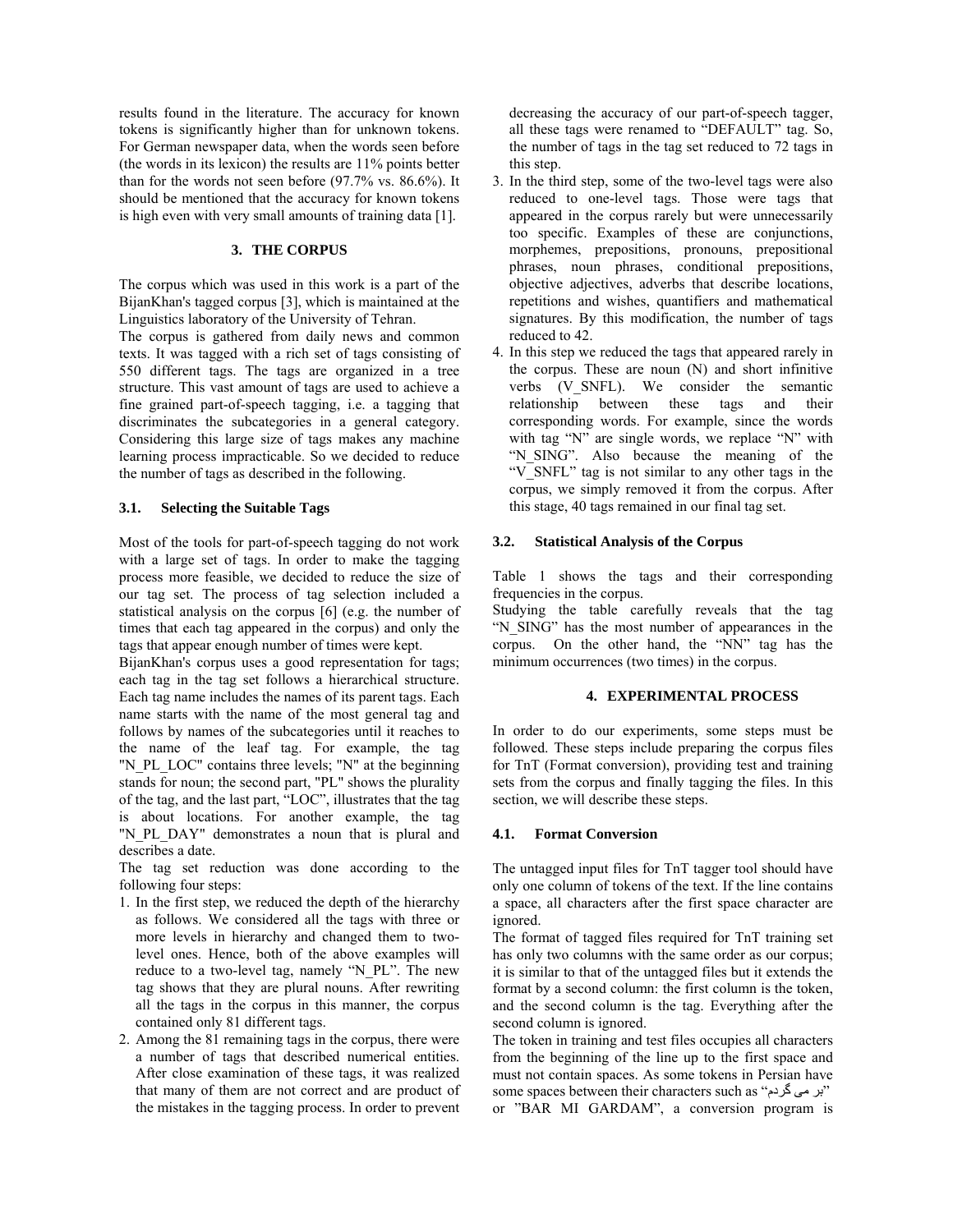implemented to remove these spaces from the tokens. It is clear that removing these spaces does not affect the accuracy of TnT. The tokens can be encoded using all characters with the ASCII codes from 31 to 255.

| Table 1. The tags distribution |                               |                    |  |  |
|--------------------------------|-------------------------------|--------------------|--|--|
| <b>Tag Name</b>                | <b>Frequency</b> in<br>Corpus | <b>Probability</b> |  |  |
| ĀDJ                            | 22                            | 8.46826E-06        |  |  |
| ADJ CMPR                       | 7443                          | 0.002864966        |  |  |
| ADJ INO                        | 27196                         | 0.010468306        |  |  |
| ADJ ORD                        | 6592                          | 0.002537398        |  |  |
| ADJ SIM                        | 231151                        | 0.088974829        |  |  |
| <b>ADJ_SUP</b>                 | 7343                          | 0.002826473        |  |  |
| ADV                            | 1515                          | 0.000583155        |  |  |
| ADV_EXM                        | 3191                          | 0.001228282        |  |  |
| $ADV_I$                        | 2094                          | 0.000806024        |  |  |
| <b>ADV_NEGG</b>                | 1668                          | 0.000642048        |  |  |
| ADV_NI                         | 21900                         | 0.008429766        |  |  |
| <b>ADV_TIME</b>                | 8427                          | 0.003243728        |  |  |
| <b>AR</b>                      | 3493                          | 0.001344528        |  |  |
| <b>CON</b>                     | 210292                        | 0.080945766        |  |  |
| <b>DEFAULT</b>                 | 80                            | 3.07937E-05        |  |  |
| DELM                           | 256595                        | 0.098768754        |  |  |
| <b>DET</b>                     | 45898                         | 0.017667095        |  |  |
| IF                             | 3122                          | 0.001201723        |  |  |
| <b>INT</b>                     | 113                           | 4.34961E-05        |  |  |
| <b>MORP</b>                    | 3027                          | 0.001165155        |  |  |
| <b>MQUA</b>                    | 361                           | 0.000138956        |  |  |
| MS                             | 261                           | 0.000100464        |  |  |
| N PL                           | 160419                        | 0.061748611        |  |  |
| N SING                         | 967546                        | 0.372428585        |  |  |
| NN                             | $\overline{c}$                | 7.69842E-07        |  |  |
| NP                             | 52                            | 2.00159E-05        |  |  |
| OН                             | 283                           | 0.000108933        |  |  |
| OHH                            | 20                            | 7.69842E-06        |  |  |
| P                              | 319858                        | 0.123119999        |  |  |
| PP                             | 880                           | 0.00033873         |  |  |
| <b>PRO</b>                     | 61859                         | 0.023810816        |  |  |
| <b>PS</b>                      | 333                           | 0.000128179        |  |  |
| <b>QUA</b>                     | 15418                         | 0.005934709        |  |  |
| <b>SPEC</b>                    | 3809                          | 0.001466163        |  |  |
| V AUX                          | 15870                         | 0.006108693        |  |  |
| V_IMP                          | 1157                          | 0.000445353        |  |  |
| $V_{-}PA$                      | 80594                         | 0.031022307        |  |  |
| V_PRE                          | 42495                         | 0.01635721         |  |  |
| V PRS                          | 51738                         | 0.019915033        |  |  |
| V SUB                          | 33820                         | 0.013018022        |  |  |
| Max                            | 967546                        | 0.372428585        |  |  |
| Min                            | 2                             | 7.69842E-07        |  |  |
| Sum                            | 2597937                       | 1                  |  |  |
|                                |                               |                    |  |  |

#### **4.2. Providing Test and Training Sets**

In the majority of the part of speech tagging approaches, the sample is often subdivided into "training" and "test" sets. The training set is generally used for learning, i.e. fitting the parameters of the tagger. The test set is for assessing the performance of the tagger.

In our experiments, we repeated the experiments five times and each time we used a random sample of files, 123 files from 814 files, as the test set and used the rest of the files for the training. Table 2 shows the number of tokens and their percentages in the training and test sets respectively.

|  |  |  |  | Table 2. Number of tokens in training and test sets |
|--|--|--|--|-----------------------------------------------------|
|--|--|--|--|-----------------------------------------------------|

| Run                         | <b>Training</b>       | <b>Test</b>           | <b>Total</b> |
|-----------------------------|-----------------------|-----------------------|--------------|
|                             | <b>Tokens/Percent</b> | <b>Tokens/Percent</b> |              |
| 1                           | 2196166 / 84.52       | 402050 / 15.47        | 2598216      |
| $\mathcal{D}_{\mathcal{L}}$ | 2235558 / 86.04       | 362658 / 13.96        | 2598216      |
| 3                           | 2192411 / 84.38       | 405805 / 15.61        | 2598216      |
| 4                           | 2178963 / 83.86       | 419253 / 16.13        | 2598216      |
| 5                           | 2186811/84.16         | 411405 / 15.83        | 2598216      |
| Avg.                        | 2197982 / 84.59       | 400234.2 / 15.40      |              |

#### **4.3. The Training Process**

 Before tagging, the parameters of the model must be learnt from a tagged corpus. The parameter generation requires a tagged training corpus in the format described in section 4.1. The program generates lexical and contextual frequencies from the training corpus and stores them in two files. The tagging process requires these two files containing the model parameters for lexical and contextual frequencies and an untagged (raw) input file in the format described in section 4.1.

# **5. EXPERIMENTAL RESULTS**

For the evaluation purpose, the tagged file was compared with the original manually tagged test file and the differences were recorded.

Considering the tagging accuracy as the percentage of correctly assigned tags, we have evaluated the performance of the TnT tagger from two different aspects: (1) the overall accuracy (taking into account all tokens in the test corpus) and (2) the accuracy for known and unknown words, respectively. The latter is interesting since after training the tagger, it could be used on other text than the training text. It is interesting to know how it would cope with words that did not appear in its training.

Tables 3, 4 and 5 depict the results of the experiments. For each run, Table 3 shows the percentage of seen words (words that exist in training set), number of tokens in the test set, number of tokens correctly tagged and the percentage of accuracy for that run. Similarly, Table 4 shows the same for words that are new for the tagger. Table 5 shows the overall result for each run and its average. In general: